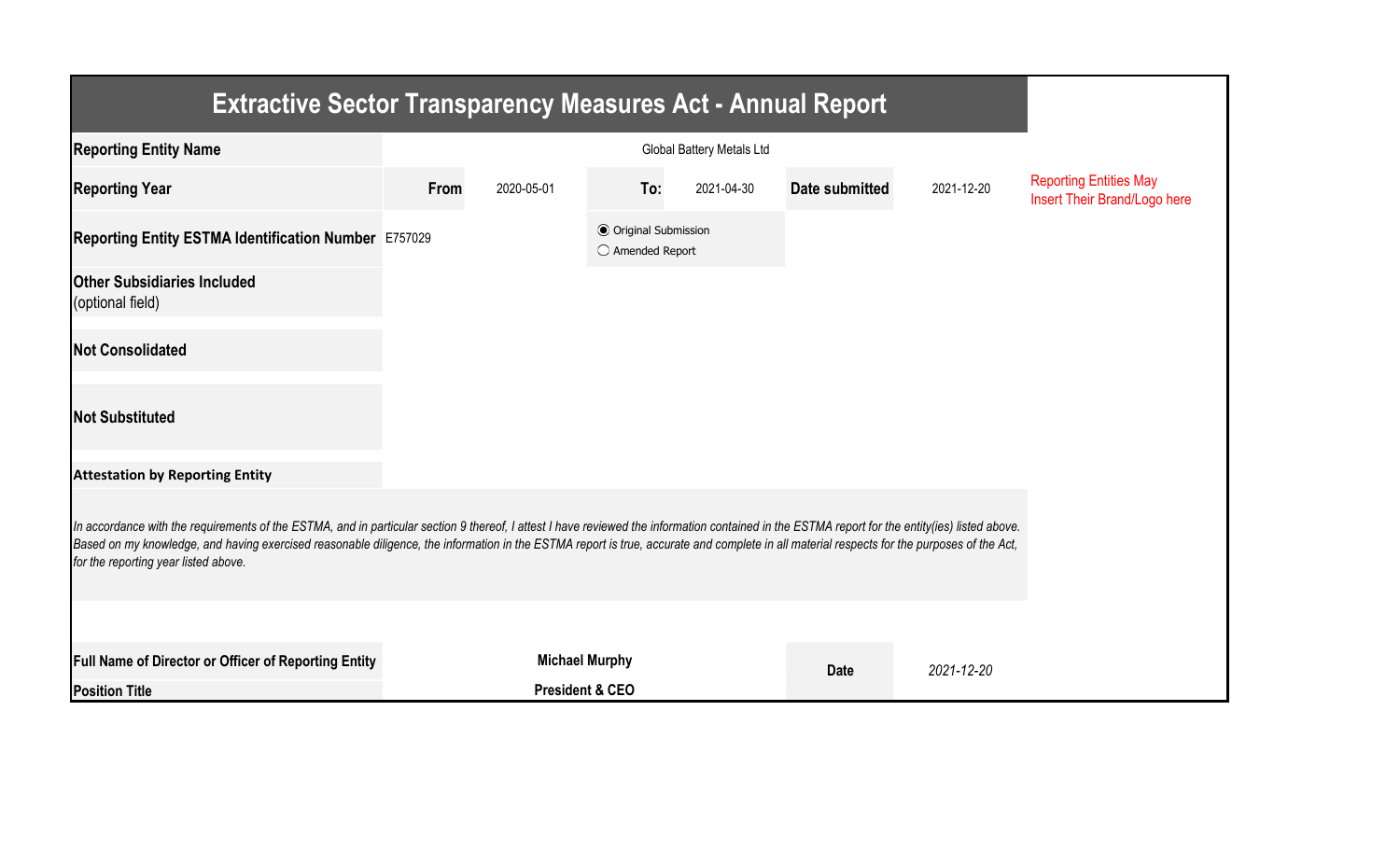| Extractive Sector Transparency Measures Act - Annual Report                                                                                                                      |                          |                                                                                 |                                             |            |         |                                   |                |                  |                                               |                                      |                                                                                                |  |
|----------------------------------------------------------------------------------------------------------------------------------------------------------------------------------|--------------------------|---------------------------------------------------------------------------------|---------------------------------------------|------------|---------|-----------------------------------|----------------|------------------|-----------------------------------------------|--------------------------------------|------------------------------------------------------------------------------------------------|--|
| <b>Reporting Year</b><br><b>Reporting Entity Name</b><br><b>Reporting Entity ESTMA</b><br><b>Identification Number</b><br><b>Subsidiary Reporting Entities (if</b><br>necessary) | From:                    | 2020-05-01                                                                      | To:<br>Global Battery Metals Ltd<br>E757029 | 2021-04-30 |         | <b>Currency of the Report CAD</b> |                |                  |                                               |                                      |                                                                                                |  |
|                                                                                                                                                                                  | <b>Payments by Payee</b> |                                                                                 |                                             |            |         |                                   |                |                  |                                               |                                      |                                                                                                |  |
| Country                                                                                                                                                                          | Payee Name <sup>1</sup>  | Departments, Agency, etc<br>within Payee that Received<br>Payments <sup>2</sup> | <b>Taxes</b>                                | Royalties  | Fees    | <b>Production Entitlements</b>    | <b>Bonuses</b> | <b>Dividends</b> | Infrastructure<br><b>Improvement Payments</b> | <b>Total Amount paid to</b><br>Payee | Notes <sup>34</sup>                                                                            |  |
| United States of America                                                                                                                                                         | <b>States of America</b> | Government of the United  Department of interior, Bureau of<br>Land Management  |                                             |            | 113,991 |                                   |                |                  |                                               |                                      | USD \$89,775 converted to CDN at a<br>113,991 rate of 1.27 at the time the payment<br>was made |  |
| United States of America                                                                                                                                                         | County of Tooele         | Treasurer                                                                       |                                             |            | 20,265  |                                   |                |                  |                                               |                                      | USD \$15,960 converted at a rate of<br>20,265 1.27 at the time the payment was<br>made         |  |
|                                                                                                                                                                                  |                          |                                                                                 |                                             |            |         |                                   |                |                  |                                               |                                      |                                                                                                |  |
|                                                                                                                                                                                  |                          |                                                                                 |                                             |            |         |                                   |                |                  |                                               |                                      |                                                                                                |  |
|                                                                                                                                                                                  |                          |                                                                                 |                                             |            |         |                                   |                |                  |                                               |                                      |                                                                                                |  |
|                                                                                                                                                                                  |                          |                                                                                 |                                             |            |         |                                   |                |                  |                                               |                                      |                                                                                                |  |
|                                                                                                                                                                                  |                          |                                                                                 |                                             |            |         |                                   |                |                  |                                               |                                      |                                                                                                |  |
|                                                                                                                                                                                  |                          |                                                                                 |                                             |            |         |                                   |                |                  |                                               |                                      |                                                                                                |  |
|                                                                                                                                                                                  |                          |                                                                                 |                                             |            |         |                                   |                |                  |                                               |                                      |                                                                                                |  |
|                                                                                                                                                                                  |                          |                                                                                 |                                             |            |         |                                   |                |                  |                                               |                                      |                                                                                                |  |
|                                                                                                                                                                                  |                          |                                                                                 |                                             |            |         |                                   |                |                  |                                               |                                      |                                                                                                |  |
|                                                                                                                                                                                  |                          |                                                                                 |                                             |            |         |                                   |                |                  |                                               |                                      |                                                                                                |  |
|                                                                                                                                                                                  |                          |                                                                                 |                                             |            |         |                                   |                |                  |                                               |                                      |                                                                                                |  |
|                                                                                                                                                                                  |                          |                                                                                 |                                             |            |         |                                   |                |                  |                                               |                                      |                                                                                                |  |
|                                                                                                                                                                                  |                          |                                                                                 |                                             |            |         |                                   |                |                  |                                               |                                      |                                                                                                |  |
|                                                                                                                                                                                  |                          |                                                                                 |                                             |            |         |                                   |                |                  |                                               |                                      |                                                                                                |  |
|                                                                                                                                                                                  |                          |                                                                                 |                                             |            |         |                                   |                |                  |                                               |                                      |                                                                                                |  |
|                                                                                                                                                                                  |                          |                                                                                 |                                             |            |         |                                   |                |                  |                                               |                                      |                                                                                                |  |
|                                                                                                                                                                                  |                          |                                                                                 |                                             |            |         |                                   |                |                  |                                               |                                      |                                                                                                |  |
| <b>Additional Notes:</b>                                                                                                                                                         |                          |                                                                                 |                                             |            |         |                                   |                |                  |                                               |                                      |                                                                                                |  |